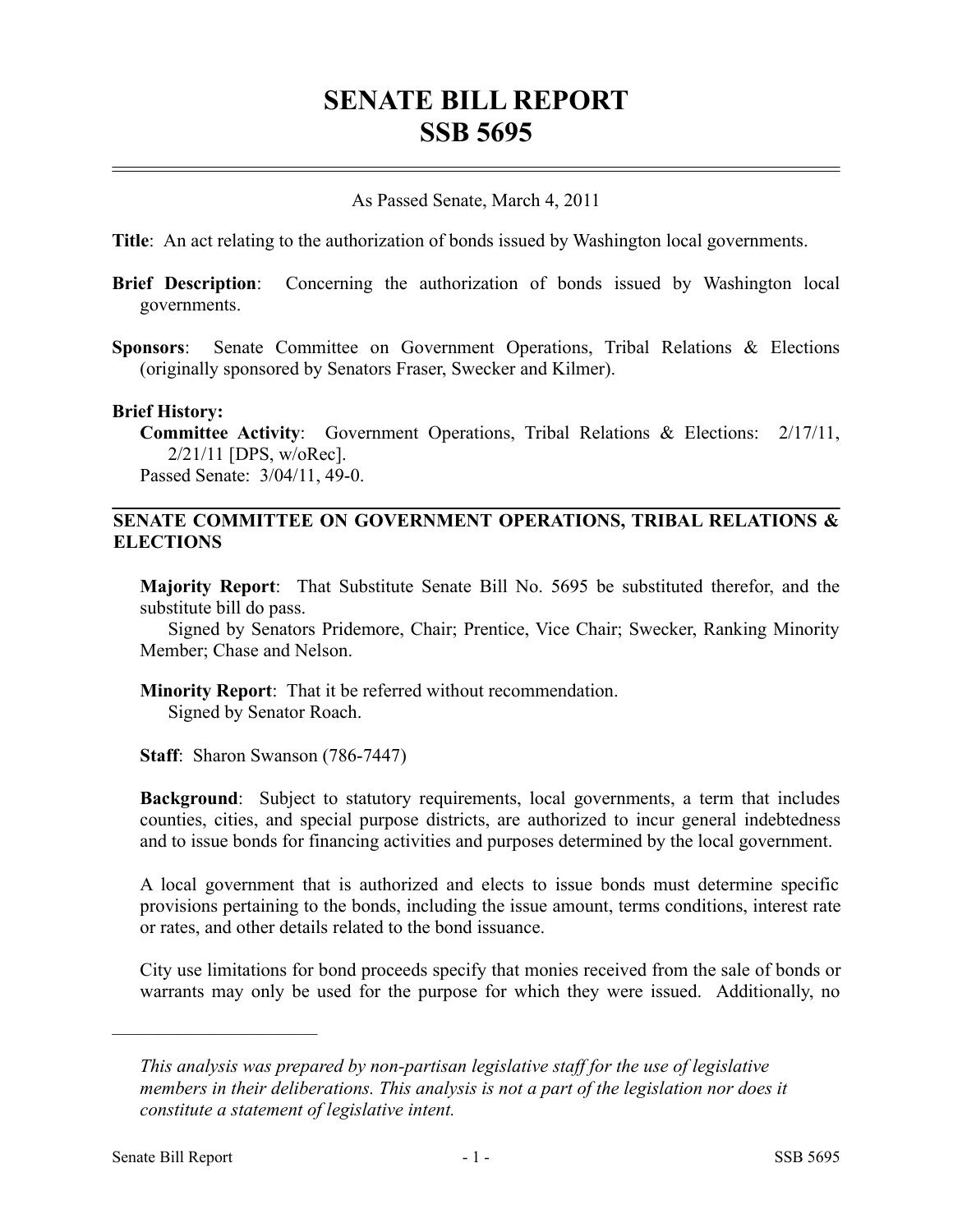expenditure of the proceeds may be made for that purpose until the bonds have been duly authorized.

If any unexpected fund balance remains from the proceeds after the accomplishment of the purpose for which they were issued, the remaining funds must be used for the redemption of the bond or warrant indebtedness. If a city or town budget contains an expenditure program to be financed from a bond issue that has not been authorized, the city or town is prohibited from making or incurring a related expenditure until the bonds have been duly authorized.

**Summary of Substitute Bill:** If an ordinance or resolution approving the issuance of bonds authorizes an officer or employee of the local government to serve as its designated representative and to accept, on behalf of the local government, an offer to purchase those bonds, the acceptance of the offer by the representative must be consistent with the terms of the ordinance or resolution.

The ordinance or resolution approving the issuance of bonds must establish specific provisions related to the bonds, including the issue amount, date or dates, denominations, and other terms and conditions considered appropriate by the issuing local government.

City use limitations for bond proceeds are modified to allow expenditures of bonds proceeds prior to the bonds being duly authorized. Additionally, if any unexpected fund balance remains from the proceeds after the accomplishment of the purpose for which they were issued, the remaining funds must be used for principal of or interest on the indebtedness, consistent with applicable federal tax law.

If a city or town budget contains an expenditure program to be partially or wholly financed from a bond issue that has not been authorized, the city or town is authorized to make or incur expenditures of amounts anticipated to be reimbursed with the proceeds from the issuance and sale of the bonds, consistent with any applicable federal tax law requirements.

A general indemnification clause is included. All bonds previously issued and any reimbursement previously made with bond proceeds by a local government that are consistent with specific provisions are validated, ratified, and confirmed.

# **Appropriation**: None.

**Fiscal Note**: Not requested.

# **Committee/Commission/Task Force Created**: No.

**Effective Date**: Ninety days after adjournment of session in which bill is passed.

**Staff Summary of Public Testimony on Original Bill**: PRO: This is a cost savings and efficiency measure that will help local governments in the issuance of bonds. Allowing cities to designate a representative to act on their behalf in bond issuances will help cities be more flexible. Counties use different issuances practices than other local governments. County treasurers are supportive of an amendment that would create language that could be used in all counties and would grant local flexibility in bond issuances.